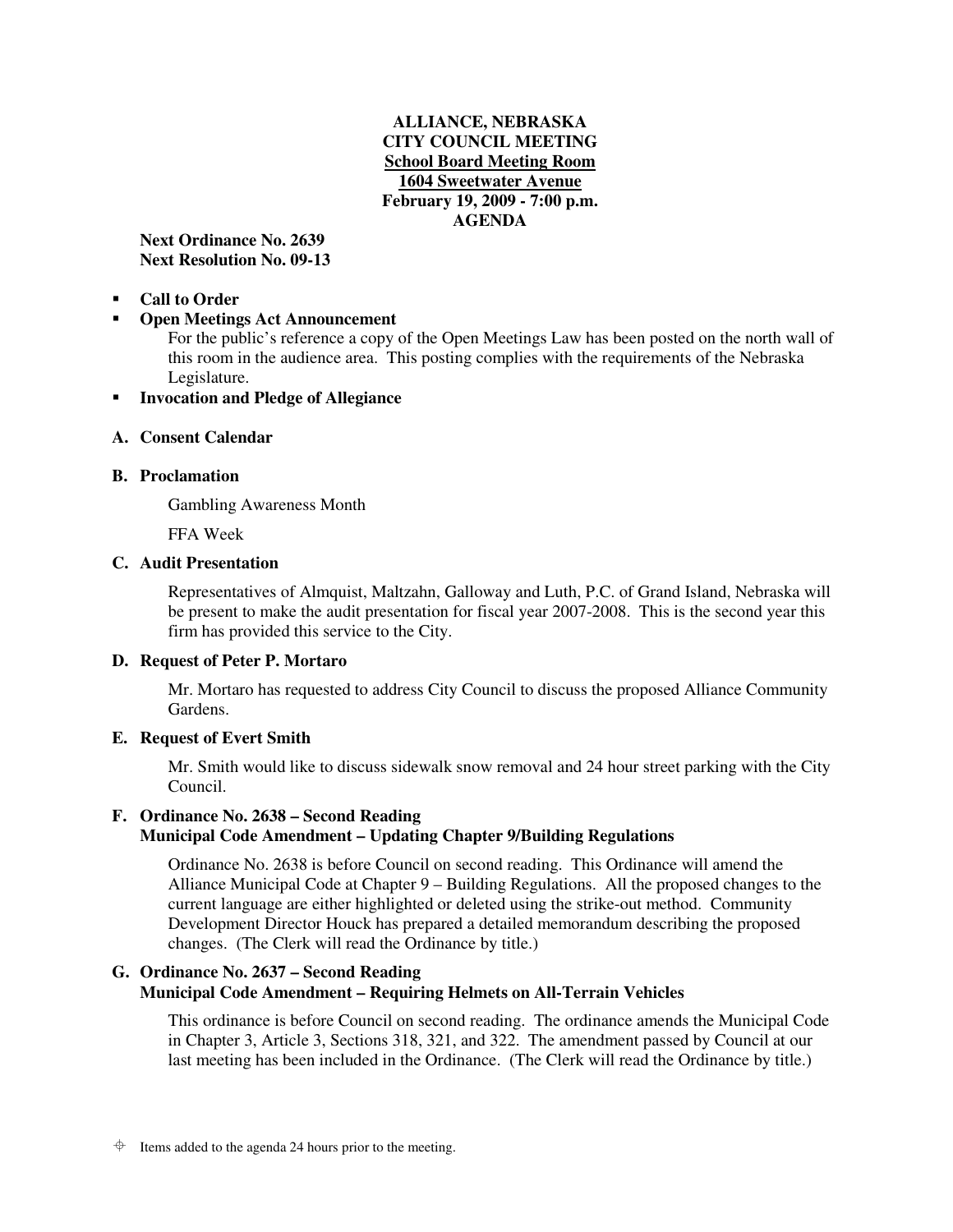# **H. Ordinance No. 2636 – Third Reading**

# **Municipal Code Amendment – Restrictive Parking (Postal Service Request)**

Ordinance No. 2636 is before Council on third reading. This ordinance has been prepared at the request of the United States Postal Service to restrict parking on Niobrara Avenue to allow for the use of 53' trailers. The ordinance will amend the Municipal Code to prohibit parking on the east side of the 400 block of Niobrara from the north line of  $4<sup>th</sup>$  Street to a point 87<sup>'</sup> north between the hours of 6:00 p.m. to 6:00 a.m. This will allow the extended length of the trailers to maneuver safely around the northeast corner of the Times Herald building as they turn south onto Niobrara Avenue. A map indicating the parking spaces to be limited has been included in Council's packet for your review. (The Clerk will read the Ordinance by title.)

# **I. Public Hearing – Class I Liquor License Application of Moe, Inc. dba Wonderful Kitchen Resolution No. 09-13**

Now is the time, date and place to conduct a public hearing on Resolution No. 09-13 approving the Class I Liquor License Application of Moe, Inc. dba Wonderful Kitchen

# **J. Resolution No. 09-14 – Bower Field Ball Lights Bid Award**

Resolution No. 09-14 will approve a contract with Musco Sports Lighting, LLC in the amount of \$115,000 for all equipment to provide new field lighting for Bower Ball Field. The budgeted amount for this project was \$125,000, with \$85,000 coming from the Electric Fund and \$40,000 coming for the Parks Budget. This contract provides for all the maintenance, including bulb replacement to be done by Musco Sports for the expected life of the equipment, which is 25 years.

## **K. Resolution No. 09-15 – Sewer Main Rehabilitation Bid Award**

Resolution No. 09-15 will approve a contract with Midlands Contracting to rehabilitate approximately 2,120 feet of 8 inch sewer main in an amount not to exceed \$64,000 and grant authority to project manager to approve "in-field" change orders in an amount not to exceed 5 percent of the contract amount.

## **L. Resolution No. 09-16 – Sewer Pivot Land Lease Agreement**

Resolution No. 09-16 will approve a contract with Mr. Larry Leisy to lease approximately 505 acres of Sewer lagoon property at \$11,100 annually for a period of 10 years. This is an increase of double the previous lease payment.

# **M. Resolution No. 09-17 – Airport Remodeling/Funding Request**

Resolution No. 09-17 will approve the use of funds received from the sale of earth to the Alliance Military Cemetery to be used for additional airport terminal improvements. The improvement will be used to enhance and modernize the terminal. This is in addition to the previous expenditure of over \$11,000 for basic improvements.

# **N. Resolution No. 09-18 – GSA Purchase of Electrical Line Truck**

Resolution No. 09-18 approves the purchase of a Double Bucket Truck from Layton Truck Equipment Co. of Aurora, Colorado under a GSA contract number GS-30F-1024H in the amount of One Hundred Seventy Six Thousand Four Hundred Forty Seven and No/100ths Dollars (\$176,447.00)